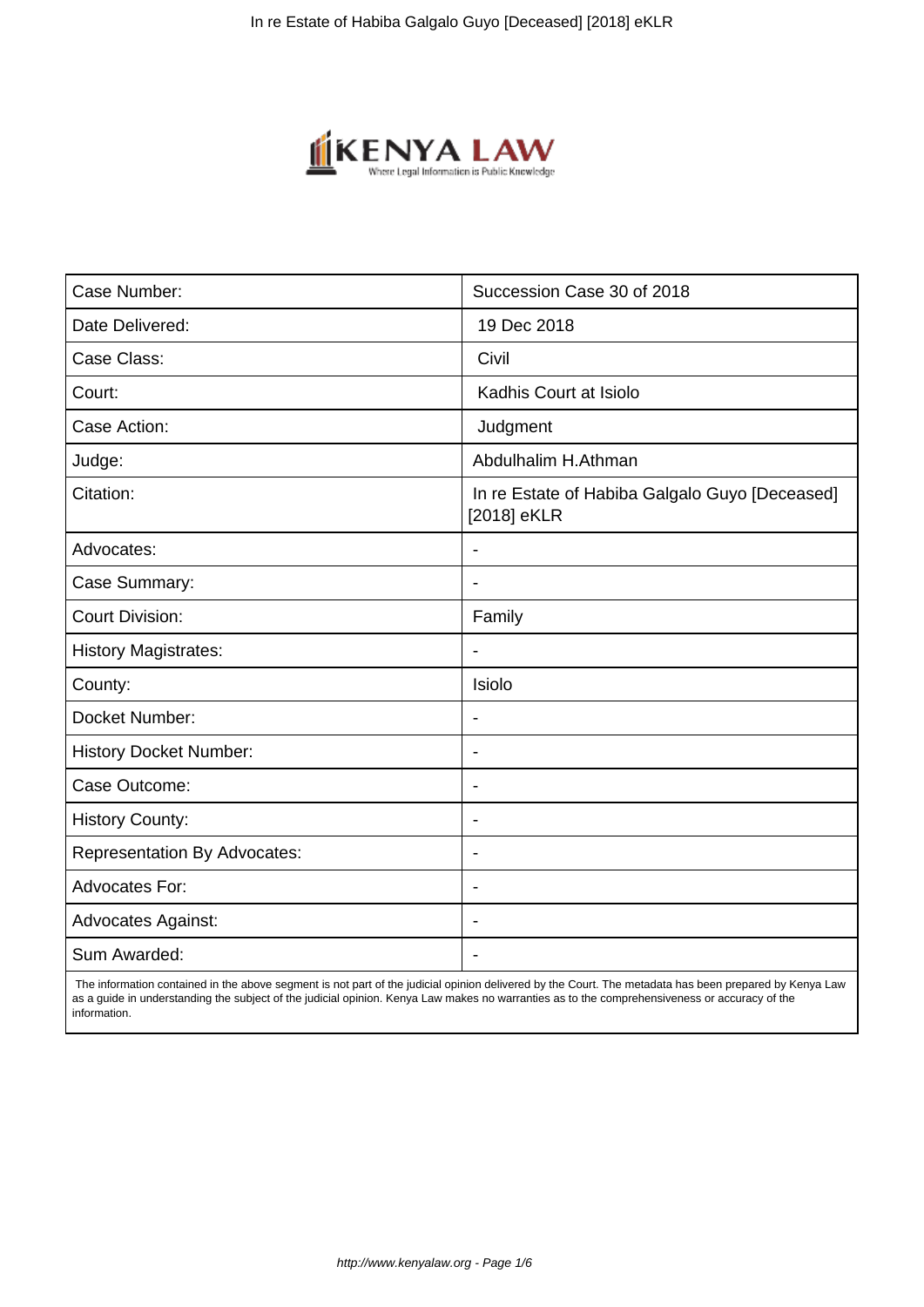## **REPUBLIC OF KENYA**

## **IN THE KADHI'S COURT AT ISIOLO**

## **SUCCESSION CASE NO 30 OF 2018**

# **IN THE MATTER OF THE ESTATE OF HABIBA GALGALO GUYO ....[DECEASED]**

**ADAN GALGALO GUYO ..................................................................................................................PETITIONER**

## **VERSUS**

**MADINA GALGALO GUYO ...................................................................................................... RESPONDENT**

## **JUDGMENT**

**1**. The petitioner prayed for distribution of the estate of the late Habiba Galgalo Guyo according to Islamic law. He claimed their deceased mother left a two hectare plot at Maisha Bora, One house with two rental rooms, 13 cows and [120] goats and was survived by two sons and three daughters.

**2**. The respondent filed a replying affidavit dated 17th September 2018. She contended that their deceased mother distributed her estate in her lifetime and there is nothing left for distribution. She does not dispute the heirs of the deceased as listed by petitioner.

#### **Facts**

**3**. The late Habiba Galgalo Guyo died on 27th January 2018 at Isiolo. She was survived by five children, two sons and three daughters. She had livestock and parcels of land in Isiolo. She allegedly distributed it in her lifetime. The petitioner contends it was not. He apparently sold part of the plot [40 x 50] at Maisha Bora, the to one Hassan Mohamed consideration of KES 250,000.00 . He is of the view he should get the first part of the plot [of which he sold a portion] being the eldest son. The respondents were not consulted of the sale and oppose to redistribution.

#### **Issues**

**4**. The issue for determination in this matter are whether or not there is estate available for distribution to heirs.

#### **Analysis and Finding**

**5**. There is no dispute on the heirs and that properties listed belonged to the late Habiba Galgalo Guyo. The dispute is on whether or not it was distributed by herself in her lifetime and whether that is legal under Islamic law.

**6**. The legal heirs of the late Habiba Galgalo Guyo and their respective shares are:

| i. Zainab Galgalo Guyo    | daughter | 1/7 | 14.28% |
|---------------------------|----------|-----|--------|
| ii. Adan Galgalo Guyo     | son      | 2/7 | 28.57% |
| iii. Hussein Galgalo Guyo | son      | 2/7 | 28.57% |
| iv. Madina Galgalo Guyo   | daughter | 1/7 | 14.28% |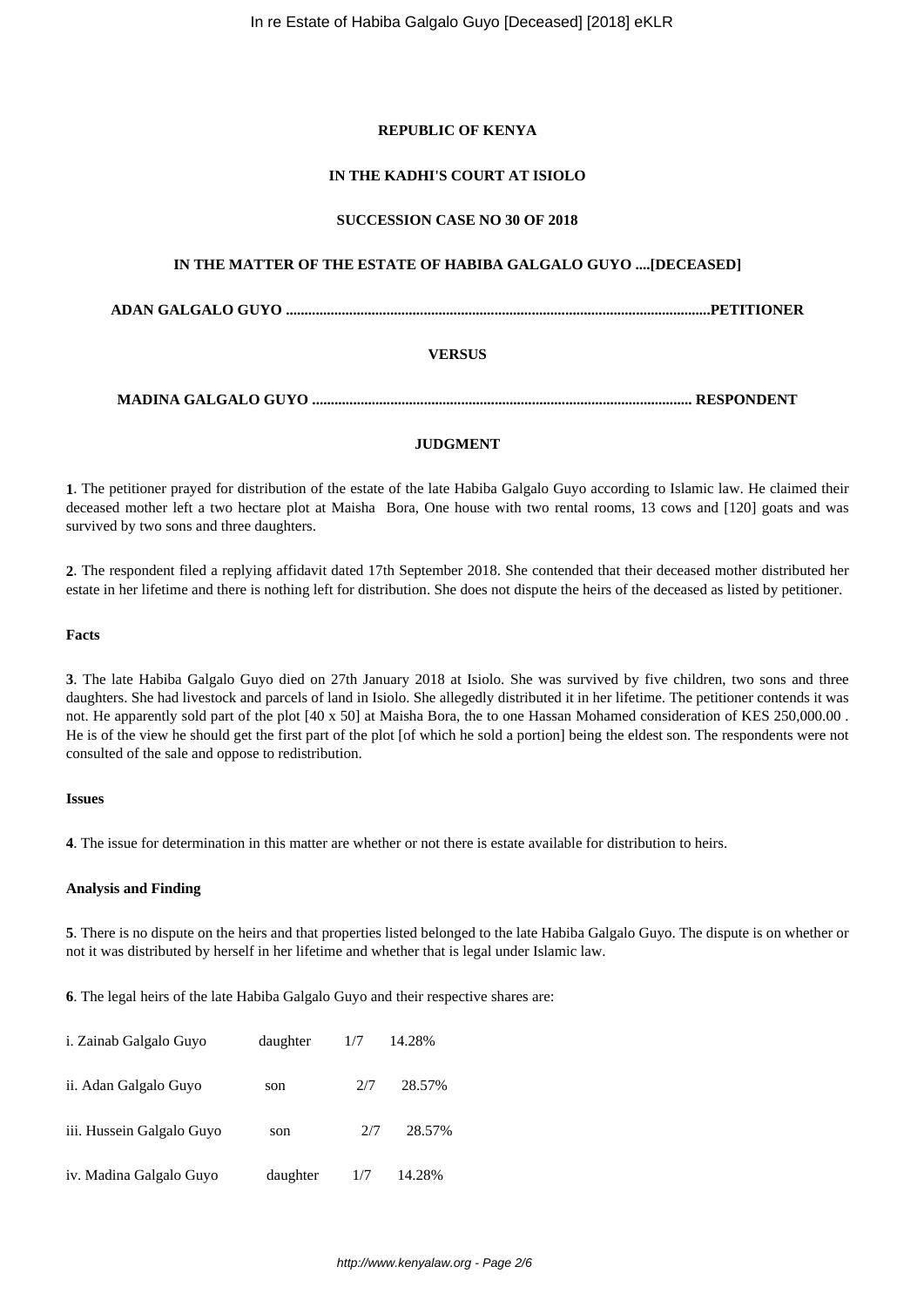v. Fatma Galgalo Guyo daughter 1/7 14.28%

**7**. The petitioner argued the properties were not distributed by the deceased, neither the livestock nor the plots. He contends the properties forms the estate of the deceased and are available for distribution to heir under Islamic law. He argued he made enquiries at the Lands department in Isiolo County and the Maisha Bora property is registered in the name of the deceased. He however stated it was registered in all their names for purpose of protection from being taken by others but that it was not demarcated to individual heirs and he deserves the first portion being the eldest son. He admitted their mother gave each one of the children an equal part of the Maisha Bora parcel of land.

**8**. The petitioner called two witnesses. Ali Abdi Suleiman [PW1] evidence is that the deceased gave the plot to all her children starting with the eldest: Zainab, Adan, Hussein, Madina and Fatuma Galgalo. Jaro Boru [PW2] evidence is that the deceased was survived by five children and left the Maisha Bora plot.

**9**. The respondent presented letters of allotment and miscellaneous income receipts and approved PDP plans for five plots to support her claim.

| i. Plot No. Maisha Bora /150; 0.12 Ha   | Zainab Galgalo  |
|-----------------------------------------|-----------------|
| ii. Plot No. Maisha Bora /151; 0.12 Ha  | Adan Galgalo    |
| iii. Plot No. Maisha Bora /152; 0.12 Ha | Hussein Galgalo |
| iv. Plot No. Maisha Bora /153; 0.12 Ha  | Madina Galgalo  |
| v. Plot No. Maisha Bora /154; 0.12 Ha   | Fatuma Galgalo  |

**10**. All the other children of the deceased support respondents claim that the properties were distributed by the deceased herself and are already registered in their respective names since 2007 and each heir has been paying land rates to the County Government of Isiolo. The respondent submitted their late mother distributed her other properties other than the Maisha Bora parcel of land in her lifetime as follows:

| i. Adan Galgalo     | Plot No 56 Kambi Bule, 25 goats & 3 cows  |
|---------------------|-------------------------------------------|
| ii. Hussein Galgalo | Kambi Garba Plot, 25 goats & 3 cows       |
| iii. Zainab Galgalo | 20 goats $& 3$ cows                       |
| iv. Madina Galgalo  | 20 goats $& 1 \text{ cow}$                |
| v. Fatma Galgalo    | Plot No. 55 Kambi Bule, 20 goats & 3 cows |

**11**. She stated the goats were [170] but she reserved [50] for herself and [10] for neighbours and the balance [11] she distributed as above.

**12**. Zainab Galgalo [PW1] evidence is that the properties were distributed and she told the petitioner and the buyer to stop construction of the house on her plot but they refused to listen to her. Isaack Abdi Mohamed [PW3] evidence is that the deceased informed her that she distributed her properties to all her children. Maalim Adan Mohamed [PW4] a Duksi teacher's evidence is that the deceased had sent her at Kula Mawe to count her livestock. he confirmed the goats were [170] and that he was instructed to gave out [2] goats as zakat.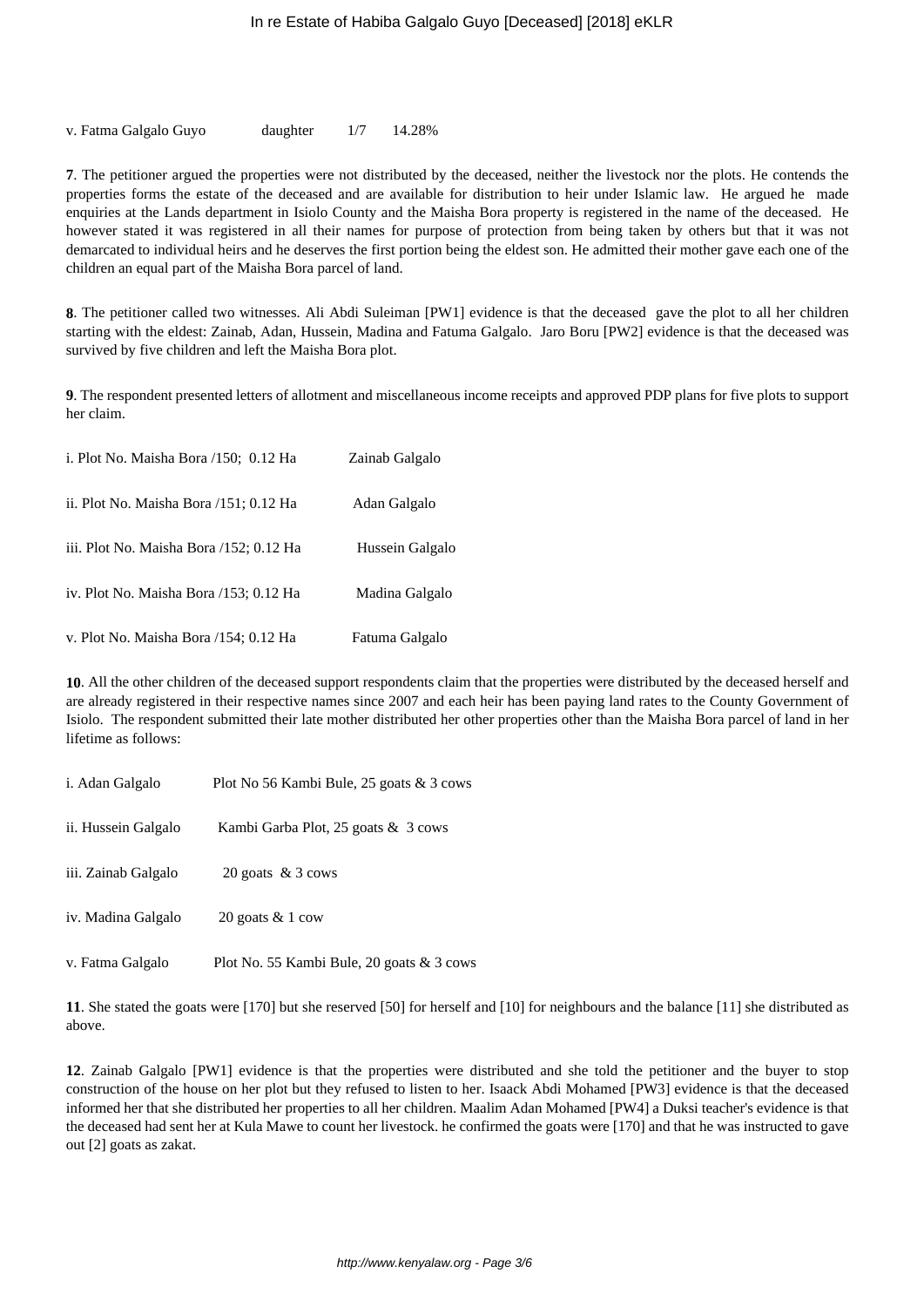**13**. From the evidence it is patently clear the deceased distributed all her properties well before her death and only reserved [50] goats for herself for use during her last remaining days. The Plots at Maisha Bora have since 2007 been registered in each of the heir's name although demarcation [beacons] had not been set. Each heir is allocated a specific equal portion of the plot.

**14**. Distribution of properties in one's lifetime does not fall under Inheritance. It falls under gifts. Muslims are entitled to give gifts to their children provided they are fair to all the children. The prophet Muhammad [may peace and blessings be upon him] declined to endorse a gift to only one of a person's children.

**15**. Nu'man Ibn Bashir said, 'my father went to the prophet (pbuh) and informed him, "I have gifted to this my son a male slave", the prophet asked him **"have you gifted the same to all your children"" he said "no", the prophet told him, "return your gift", in another version of the hadith the prophet told him, Fear Allah and be fair to all your children", in another he said, "I shall not be a witness to an illegality."**[1]

Where the father has children from different mothers and fears or has seen signs of disputes, animosity, and quarrel between the children over his property, it is recommended he distributes his properties to all his children and wives and parents through gifts. It is recommended that he sets aside a property for his income which shall not be part of the estate to support him in the remainder of his life.[2]

**16**. Islam does allow and even encourage in some cases distribution of one's properties to his heirs . Scholars differ whether it is a must to distribute on the basis of the Qur'anic principle of the son getting twice the share of the daughter. The preponderant opinion is that it should be on this basis. Other have opined it is a gift and the principal of son getting twice the share of the daughter is not a requirement in gifts.

**17**. Abdulrazaq in his 'Al Musannaf', reported that Sa'd Ibn Ubada (R.A.) distributed his property to his children but after his death his wife gave birth to another child of his. Abubakar and Umar (R.A.) ruled that the child get his share from his property.[3]

**18**. Imam Ahmad is reported to have said, "it is permissible to distribute ones wealth before one's death", he further said, "it is optional to do so, he may or may not do so as long as he is fair (according to law' he also said, "it is however better to not distribute wealth before ones death as he may get other children after the exercise."[4]

**19**. Al Naqrawy, a Malikite scholar is categorical in his '*Al Fawakih al Dawany ala risalat Abu Zaid al Qairawany*' that "it is permissible to distribute ones wealth before ones death provided a son gets twice the share of a daughter"[5]

**20**. In a detailed research titled: 'Distribution of inheritance prior to death' published in the contemporary jurisprudence research journal issue No. 85 of Feb – May 2010, Dr. Abdallah bin Fahd bin Ibrahim Al Hayyid, a lecturer in the Faculty of education, King Saud University found that "distribution of one's property to all heirs before ones death is valid if done on the basis of a son getting twice the share of a daughter"

**21**. In the Instant case, the deceased distributed all her properties to all her children. The sons got a share more than the daughters both in the livestock and parcels of land. Accordingly we find no fault at her distribution. It was within her legal right probably aimed at ensuring the daughters are not disinherited. In any case the parcels of land were registered in the individual names of heirs since 2007. In law, they are not properties of the estate. The distribution of the properties by the deceased are adopted.

**22**. The petitioner sold a [40 x 50] portion of Plot No. Maisha Bora /150 belonging to Zainab Galgalo to one Hassan Mohamed. The sale is null and void. He is hereby ordered to demolish the house on the plot within sixty [60] days from date of delivery of judgment failure to which the same shall be demolished at their won costs. O.C.S Isiolo to ensure petitioner and the buyer's compliance with the court order and provide security in case of demolition.

**23**. The Chief officer, Lands department, County government of Isiolo to effect transmission of the parcels of land as follows:

i. Plot No. Maisha Bora /150;  $\qquad \qquad$  - Zainab Galgalo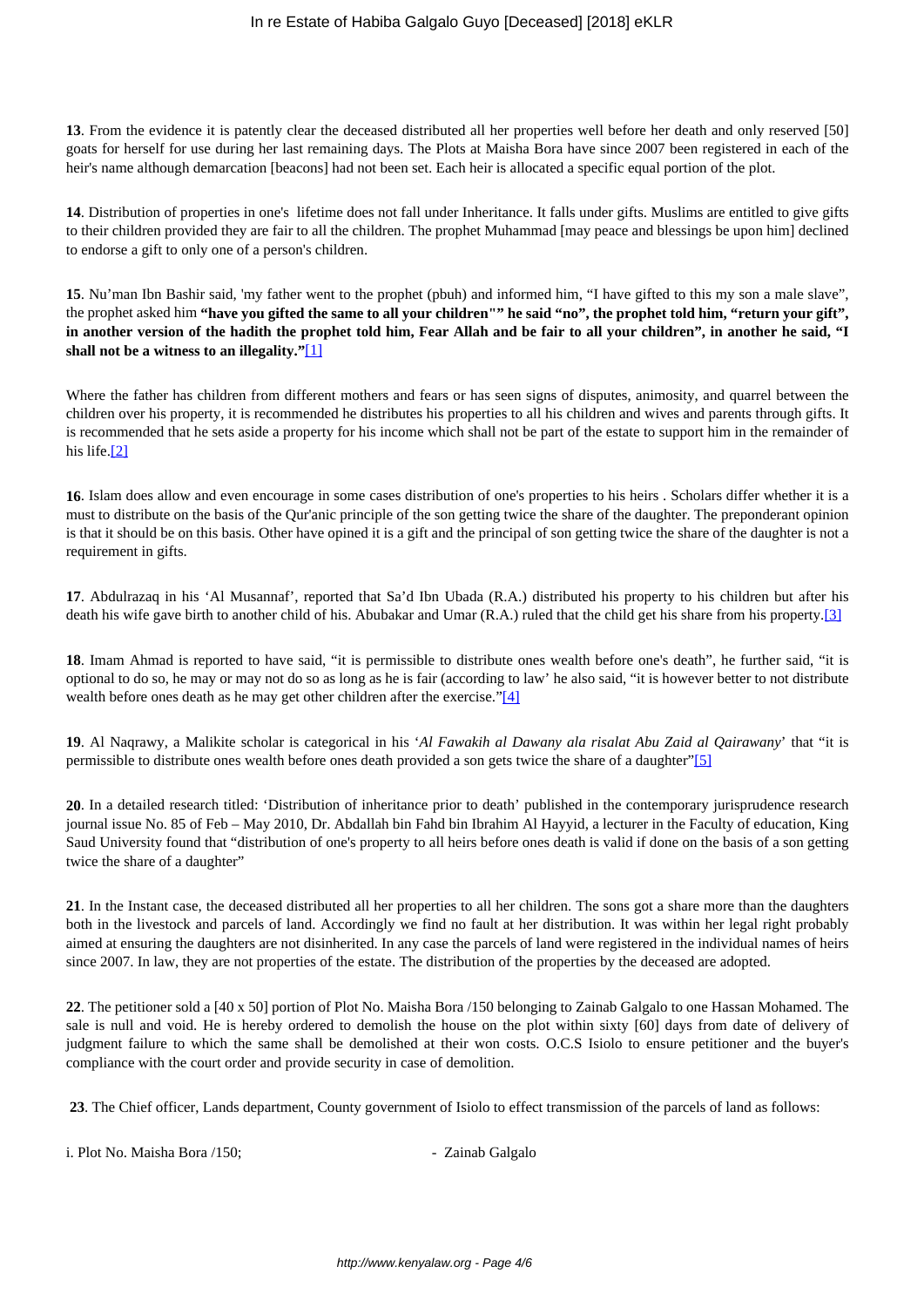| ii. Plot No. Maisha Bora /151; & Plot No. 56 / Kambi Bule                   | - Adan Galgalo   |  |  |  |
|-----------------------------------------------------------------------------|------------------|--|--|--|
| iii. Plot No. Maisha Bora /152; & Plot at Kambi Garba                       | -Hussein Galgalo |  |  |  |
| iv. Plot No. Maisha Bora /153;                                              | Madina Galgalo   |  |  |  |
| v. Plot No. Maisha Bora /154; & Plot No.55/ Kambi Bule                      | -Fatuma Galgalo  |  |  |  |
| Each party to bear its own costs.                                           |                  |  |  |  |
| Orders accordingly.                                                         |                  |  |  |  |
| Dated, signed and delivered at ISIOLO on 19th December, 2018                |                  |  |  |  |
| HON. ABDULHALIM H.ATHMAN,                                                   |                  |  |  |  |
| PRINCIPAL KADHI                                                             |                  |  |  |  |
| <b>ISIOLO LAW COURTS</b>                                                    |                  |  |  |  |
| In the presence of                                                          |                  |  |  |  |
| Mr. Denge Boru, court assistant                                             |                  |  |  |  |
| Petitioner                                                                  |                  |  |  |  |
| Respondent                                                                  |                  |  |  |  |
| [1] Bukhari 5/210, 211, 257 (2586,2587, 2650), Muslim, 11/68-71 (4161-4153) |                  |  |  |  |

[2] Distribution of inheritance prior to death, Dr. Abdallah bin Fahd Al Hayyid, Contemporary jurisprudence research journal vol. 85 pp 237-238

[3] Abdulrazaq 9/98-99 (16498), Al Muhalla', Ibn Hazm 9/142, Mjmu' ul Fatawa, Ibn Taimiyah, 31/276

[4] Al Mughni 8/271, Shirh al Kabir 17/73, Badaiul Fawaid, Ibn al Qayyim3/100,Al Furu', Ibn al Mufallah 7/414, Al qawanin al Fiqhia, Ibn Juzzy 384, Al Fiqhil Maliky al Muyassar , Al Zuhaily, 1/696